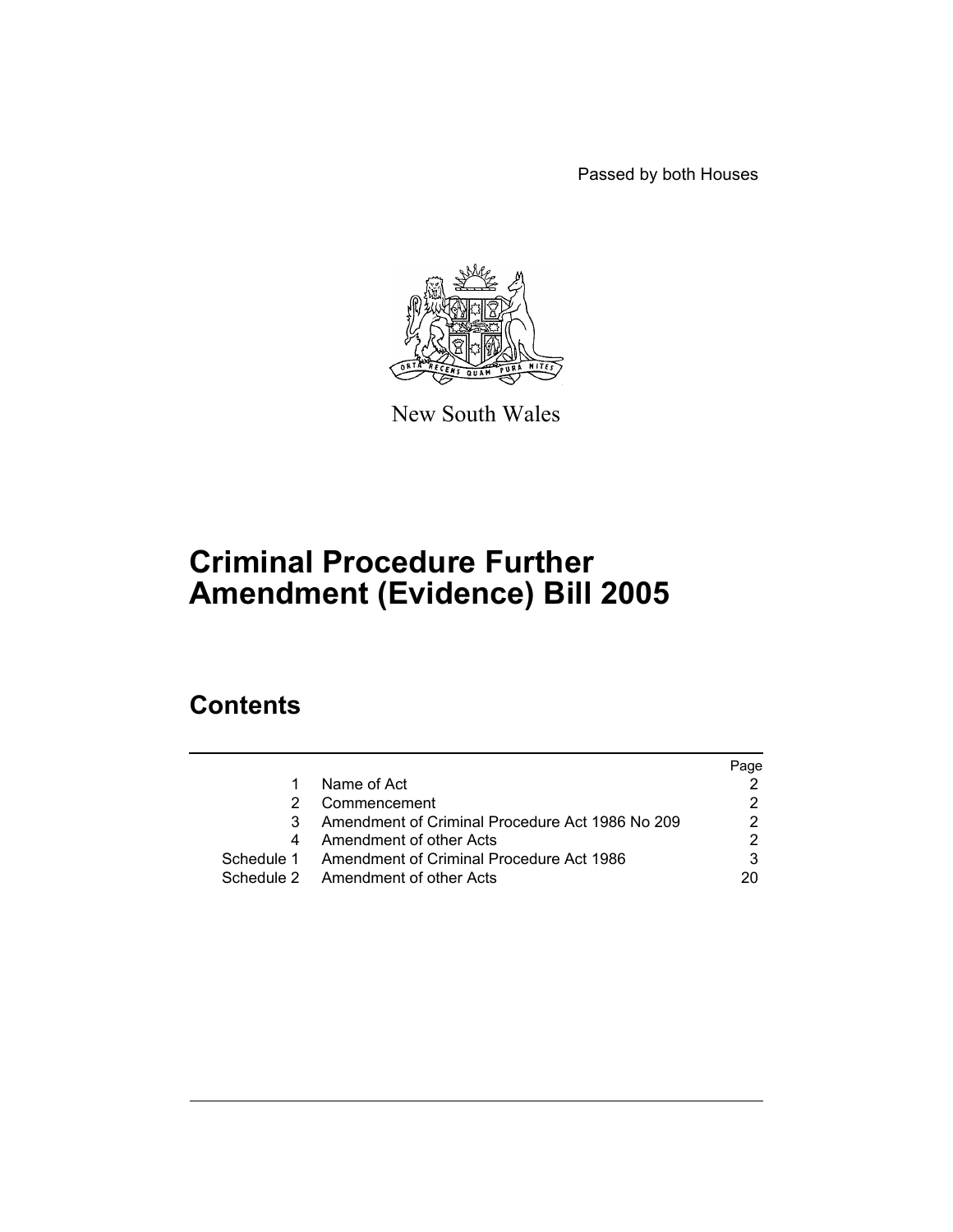*I certify that this PUBLIC BILL, which originated in the LEGISLATIVE ASSEMBLY, has finally passed the LEGISLATIVE COUNCIL and the LEGISLATIVE ASSEMBLY of NEW SOUTH WALES.*

> *Clerk of the Legislative Assembly. Legislative Assembly, Sydney, , 2005*



New South Wales

# **Criminal Procedure Further Amendment (Evidence) Bill 2005**

Act No , 2005

An Act to amend the *Criminal Procedure Act 1986* with respect to evidence in criminal proceedings, including evidence given by complainants in sexual offence proceedings; and for other purposes.

*I have examined this Bill, and find it to correspond in all respects with the Bill as finally passed by both Houses.*

*Chairman of Committees of the Legislative Assembly.*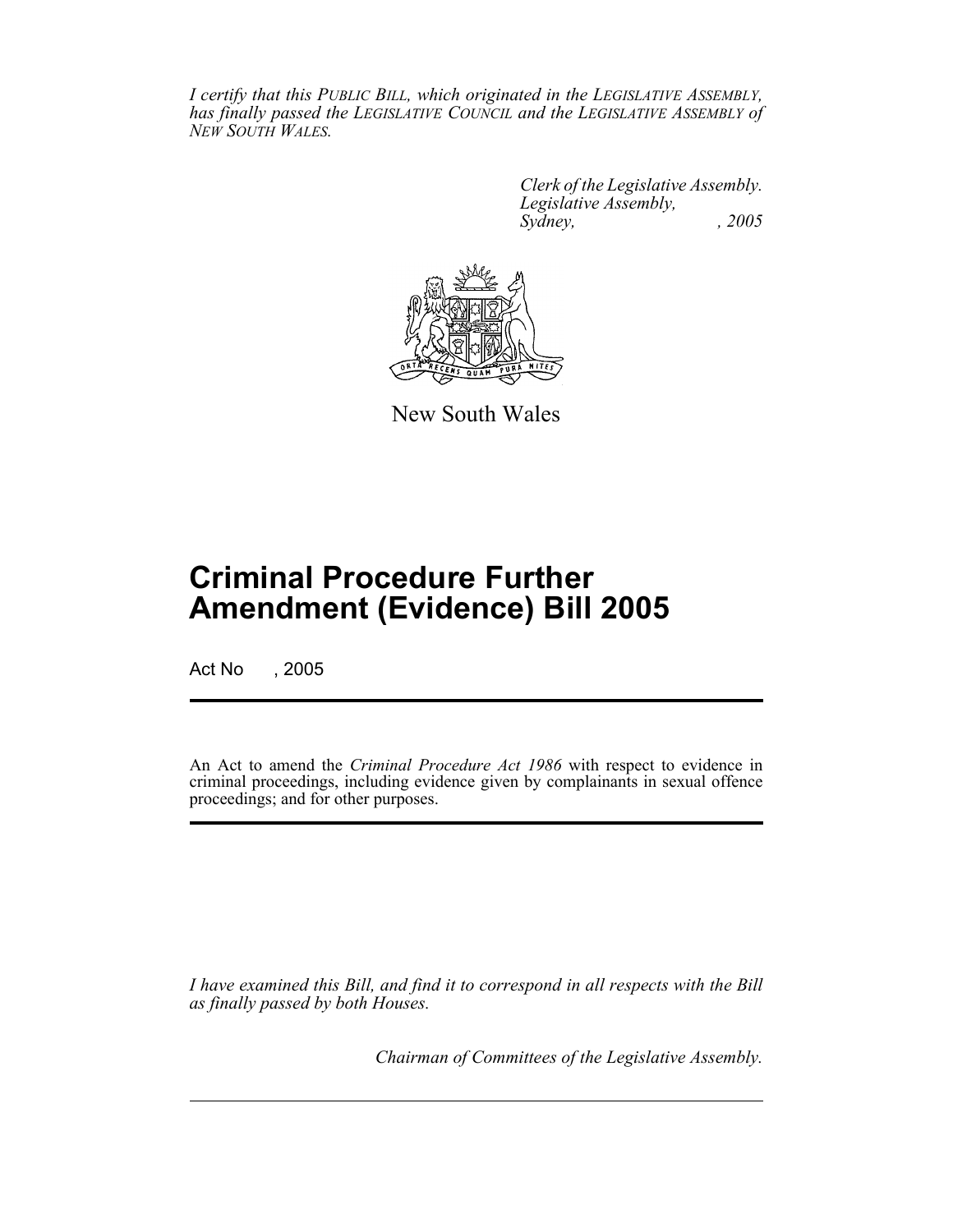# **The Legislature of New South Wales enacts:**

### **1 Name of Act**

This Act is the *Criminal Procedure Further Amendment (Evidence) Act 2005*.

# <span id="page-2-0"></span>**2 Commencement**

This Act commences on a day or days to be appointed by proclamation.

# <span id="page-2-1"></span>**3 Amendment of Criminal Procedure Act 1986 No 209**

The *Criminal Procedure Act 1986* is amended as set out in Schedule 1.

# <span id="page-2-2"></span>**4 Amendment of other Acts**

The Acts specified in Schedule 2 are amended as set out in that Schedule.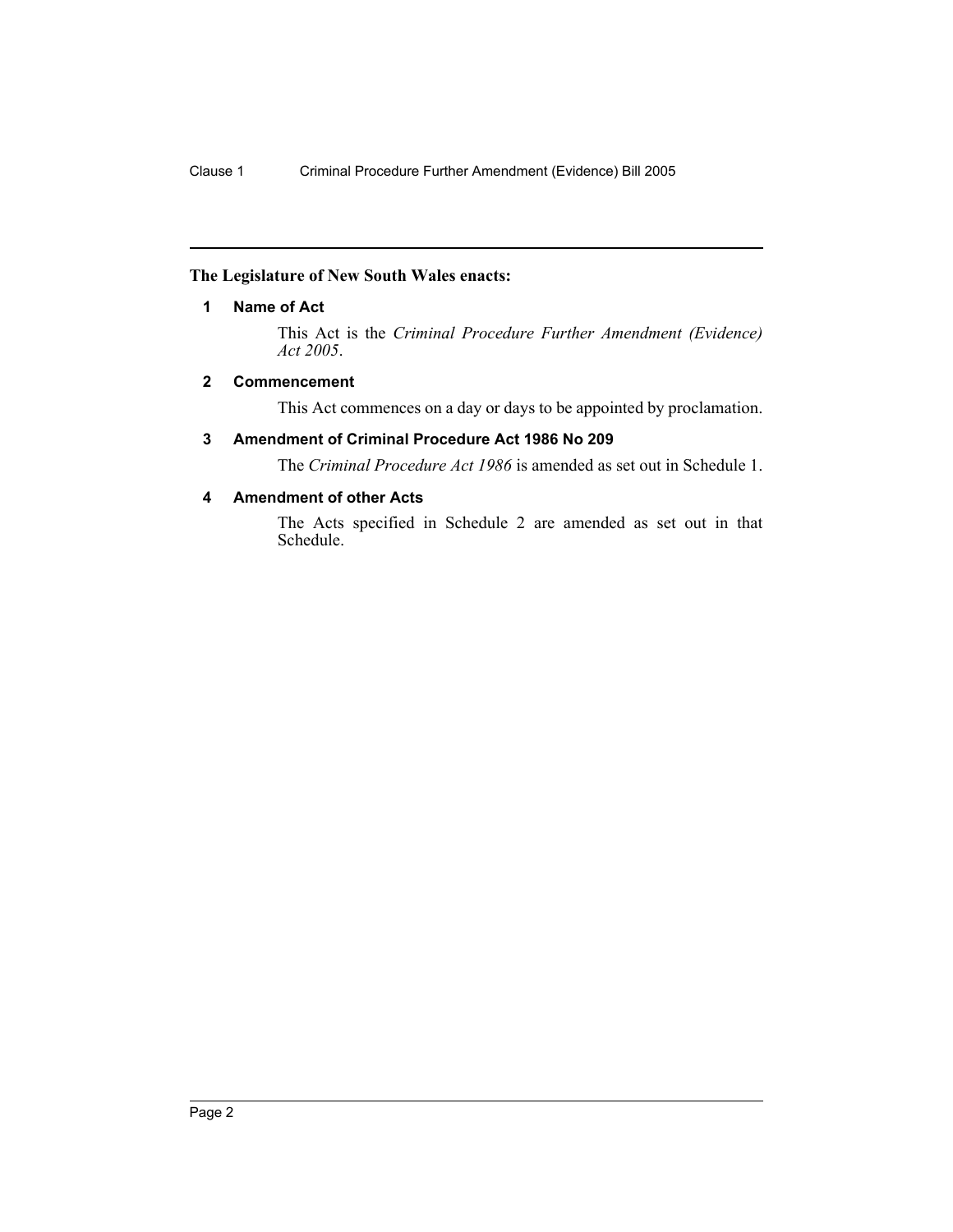Amendment of Criminal Procedure Act 1986 Schedule 1

# <span id="page-3-0"></span>**Schedule 1 Amendment of Criminal Procedure Act 1986**

(Section 3)

# **[1] Section 3 Definitions**

Omit the definition of *prescribed sexual offence* from section 3 (1).

Insert instead:

#### *prescribed sexual offence* means:

- (a) an offence under section 61B, 61C, 61D, 61E, 61I, 61J, 61JA, 61K, 61L, 61M, 61N, 61O, 63, 65, 65A, 66, 66A, 66B, 66C, 66D, 66EA, 66F, 67, 68, 71, 72, 72A, 73, 74, 76, 76A, 78A, 78B, 78H, 78I, 78K, 78L, 78M, 78N, 78O, 78Q, 79, 80, 80A, 80D, 80E, 81, 81A, 81B, 86, 87, 89, 90, 90A, 91, 91A, 91B, 91D, 91E, 91F or 91G of the *Crimes Act 1900*, or
- (b) an offence that, at the time it was committed, was a prescribed sexual offence for the purposes of this Act or the *Crimes Act 1900*, or
- (c) an offence that includes the commission of, or an intention to commit, an offence referred to in paragraph (a) or (b), or
- (d) an offence of attempting, or of conspiracy or incitement, to commit an offence referred to in paragraph (a), (b) or (c).

#### **[2] Section 91 Witness may be directed to attend**

Omit the definitions of *child sexual assault offence* and *complainant* from section 91 (9).

Insert instead:

#### *child sexual assault offence* means:

- (a) a prescribed sexual offence, or
- (b) an offence that, at the time it was committed, was a child sexual assault offence for the purposes of subsection (8), or
- (c) an offence of attempting, or of conspiracy or incitement, to commit an offence referred to in paragraph (a) or (b).

*complainant*, in relation to any proceedings, means the person, or any of the persons, against whom a prescribed sexual offence with which the accused person stands charged in those proceedings is alleged to have been committed, and includes: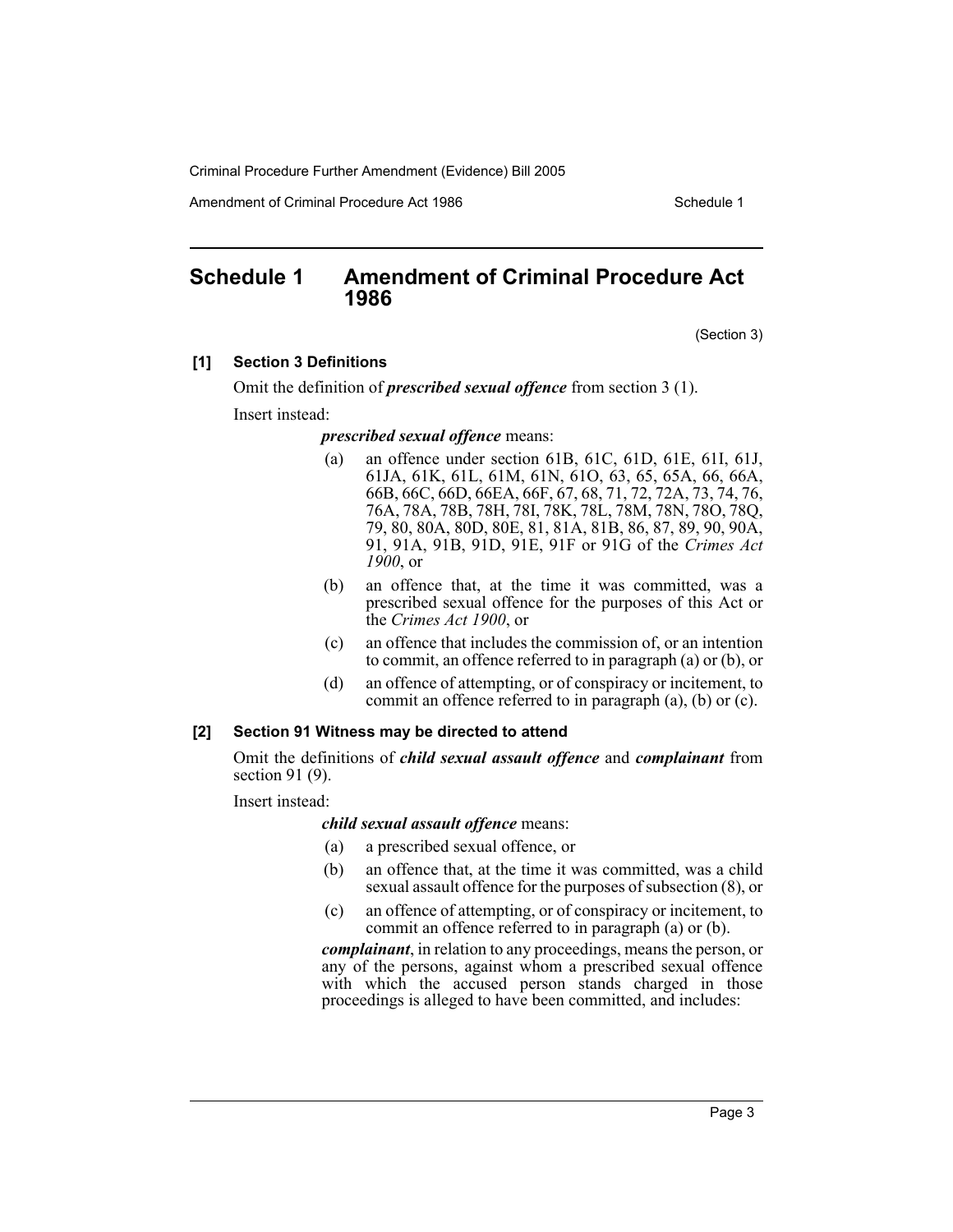#### Schedule 1 Amendment of Criminal Procedure Act 1986

- (a) in relation to an offence under section 80E of the *Crimes Act 1900*, the person who is alleged to have been the subject of sexual servitude, and
- (b) in relation to an offence under section 91D, 91E or 91F of the *Crimes Act 1900*, the person under the age of 18 years who is alleged to have participated in an act of child prostitution, and
- (c) in relation to an offence under section 91G of the *Crimes Act 1900*, the person under the age of 18 years who is alleged to have been used for pornographic purposes.

#### **[3] Section 274 Application**

Omit "Part". Insert instead "Chapter".

#### **[4] Section 275A**

Insert before section 276:

#### **275A Improper questions**

- (1) In any criminal proceedings, the court must disallow a question put to a witness in cross-examination, or inform the witness that it need not be answered, if the court is of the opinion that the question (referred to as a *disallowable question*):
	- (a) is misleading or confusing, or
	- (b) is unduly annoying, harassing, intimidating, offensive, oppressive, humiliating or repetitive, or
	- (c) is put to the witness in a manner or tone that is belittling, insulting or otherwise inappropriate, or
	- (d) has no basis other than a sexist, racial, cultural or ethnic stereotype.
- (2) Without limiting the matters that the court may take into account for the purposes of subsection (1), it is to take into account:
	- (a) any relevant condition or characteristic of the witness, including age, education, ethnic and cultural background, language background and skills, level of maturity and understanding and personality, and
	- (b) any mental, intellectual or physical disability to which the witness is or appears to be subject.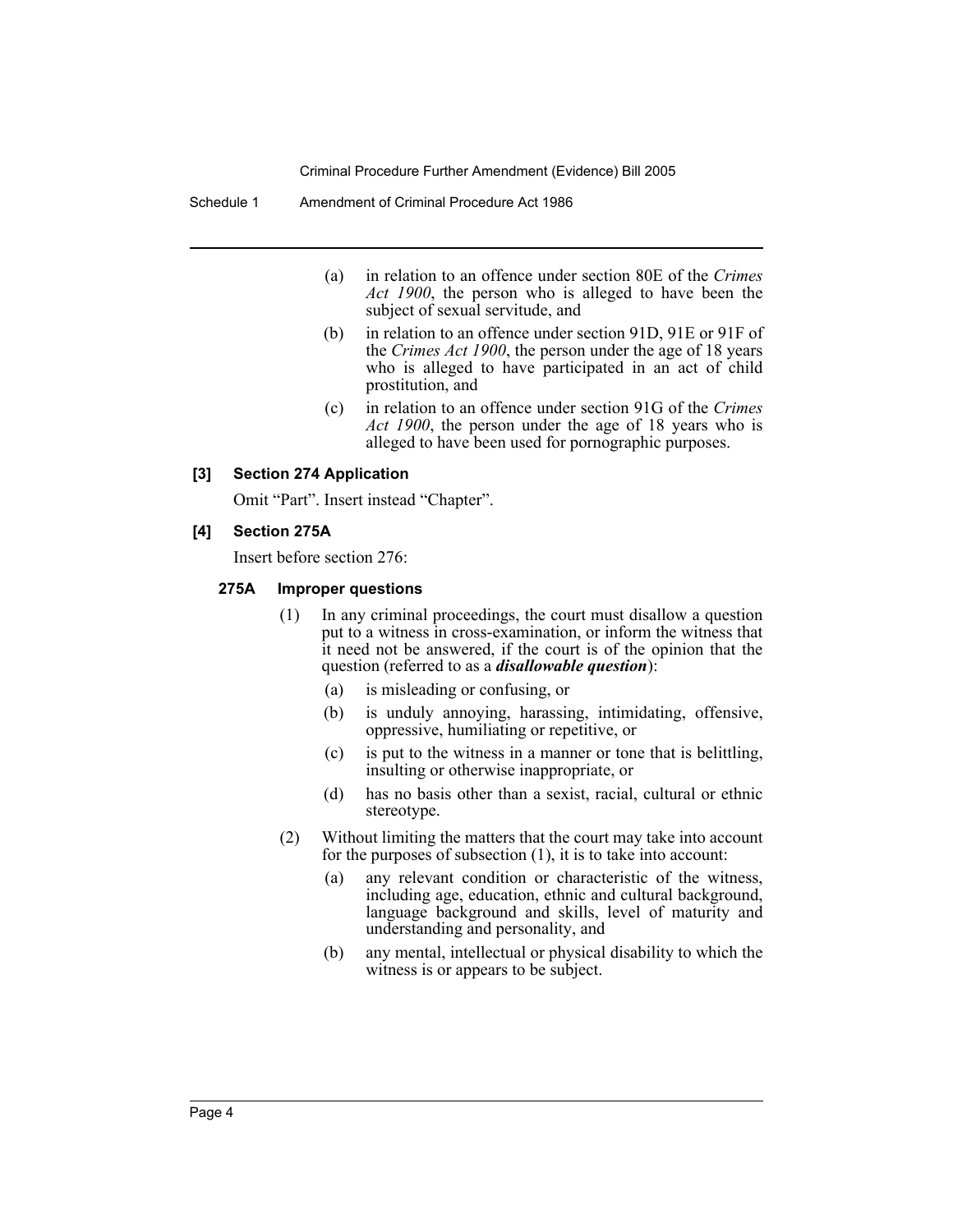Amendment of Criminal Procedure Act 1986 Schedule 1

- (3) A question is not a disallowable question merely because:
	- (a) the question challenges the truthfulness of the witness or the consistency or accuracy of any statements made by the witness, or
	- (b) the question requires the witness to discuss a subject that could be considered to be distasteful or private.
- (4) A party to criminal proceedings may object to a question put to a witness on the ground that it is a disallowable question.
- (5) However, the duty imposed on the court by this section applies whether or not an objection is raised to a particular question.
- (6) A failure by the court to disallow a question under this section, or to inform the witness that it need not be answered, does not affect the admissibility in evidence of any answer given by the witness in response to the question.
- (7) Section 41 of the *Evidence Act 1995* does not apply to criminal proceedings to which this section applies.
- (8) A person must not, without the express permission of a court, print or publish any question that the court has disallowed under this section.

Maximum penalty: 60 penalty units.

(9) In this section:

*criminal proceedings* means proceedings against a person for an offence (whether summary or indictable), and includes the following:

- (a) committal proceedings,
- (b) proceedings relating to bail,
- (c) proceedings relating to sentencing,
- (d) proceedings on an appeal against conviction or sentence.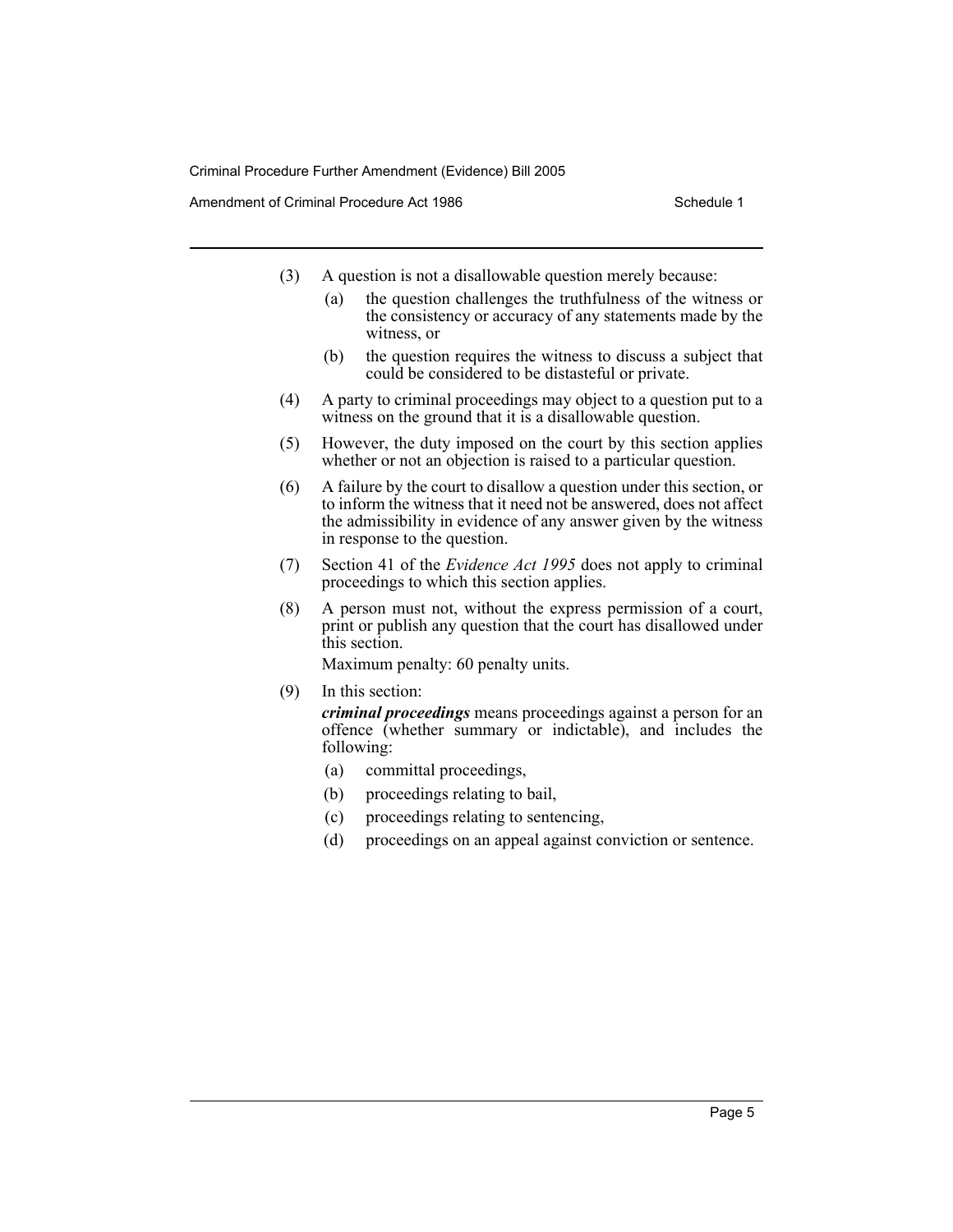Schedule 1 Amendment of Criminal Procedure Act 1986

#### **[5] Chapter 6, Part 2A**

Insert after Part 2 of Chapter 6:

# **Part 2A Sensitive evidence**

#### **281A Definitions**

(1) In this Part:

*accused person* means a person who stands, or any of the persons who stand, charged with an offence (whether summary or indictable), and includes the following:

- (a) in relation to proceedings for a summary offence, a defendant,
- (b) in relation to sentencing proceedings, a person who has been committed for sentence to the District Court or Supreme Court,
- (c) in relation to proceedings on an appeal against a conviction or sentence, the person convicted or sentenced.

*criminal investigation* means the investigation of an offence or alleged offence.

*criminal proceedings* means proceedings against a person for an offence (whether summary or indictable), and includes the following:

- (a) committal proceedings,
- (b) proceedings relating to bail,
- (c) proceedings relating to sentencing,
- (d) proceedings on an appeal against conviction or sentence.

### *prosecuting authority* means:

- (a) in relation to criminal proceedings, the Director of Public Prosecutions, a delegate of the Director of Public Prosecutions, a police officer, or any other person acting in a public official capacity, who is responsible for the institution or conduct of a prosecution, and
- (b) in relation to a criminal investigation, a police officer or any other person acting in a public official capacity who is responsible for the conduct of a criminal investigation.

*sensitive evidence* has the meaning given by section 281B.

(2) In this Part, a reference to an *accused person* or a *prosecuting authority* includes a reference to a legal practitioner representing the accused person or the prosecuting authority.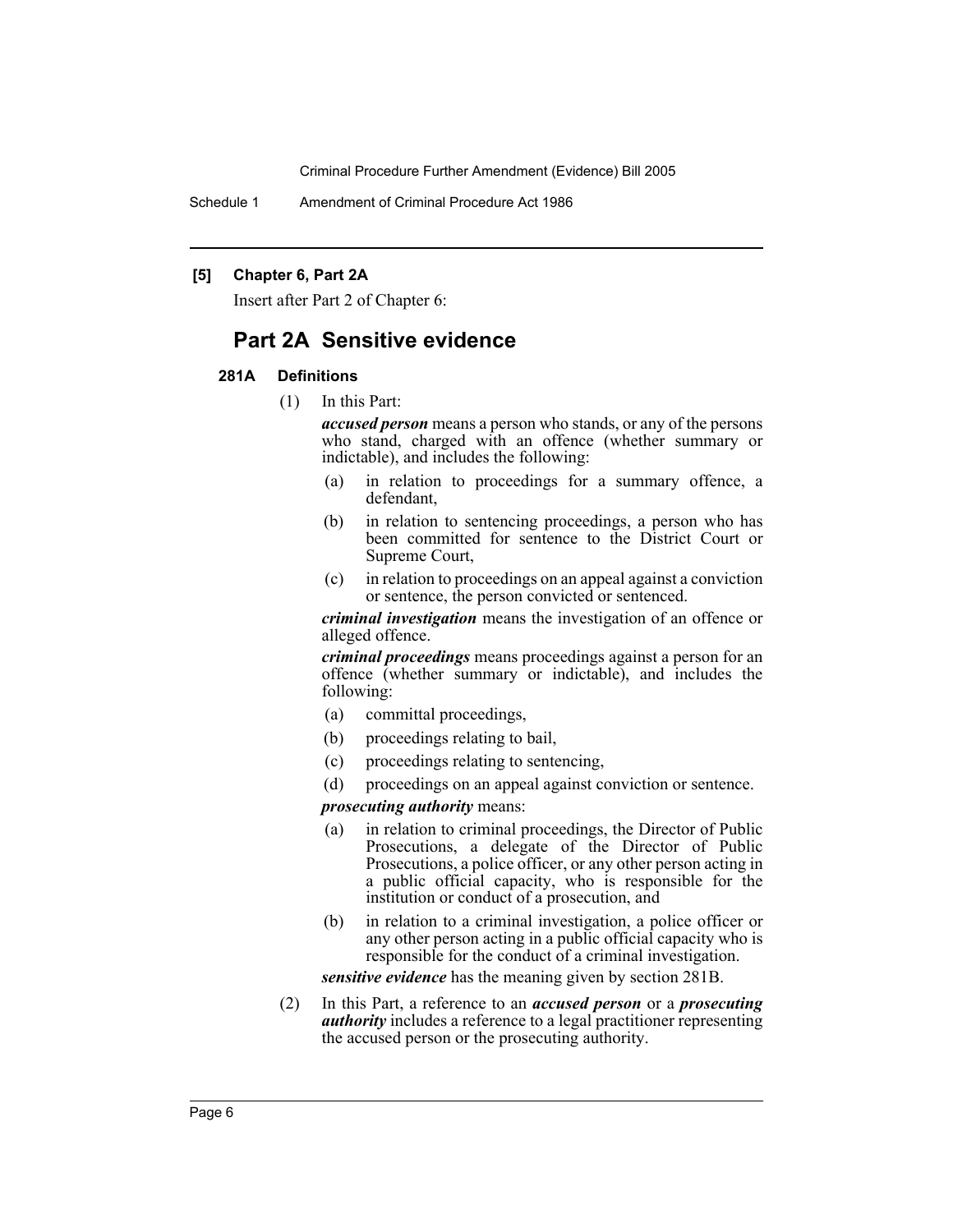Amendment of Criminal Procedure Act 1986 Schedule 1

#### **281B Sensitive evidence—meaning**

- (1) For the purposes of this Part, anything that contains or displays an image of a person (the *protected person*) is *sensitive evidence* if:
	- (a) the image is obscene or indecent, or
	- (b) providing a copy of the image to another person without the protected person's consent would interfere with the protected person's privacy, or
	- (c) the image was taken after the death of the protected person.
- (2) Without limiting subsection (1), the following are examples of sensitive evidence:
	- (a) a photograph of an alleged sexual assault victim, taken in connection with a criminal investigation or criminal proceedings, that shows the person's genitalia or otherwise shows the person in a state of undress,
	- (b) a video, held or seized by a prosecuting authority, showing a person committing a sexual offence,
	- (c) a computer hard drive, held or seized by a prosecuting authority, containing images of child pornography,
	- (d) a photograph of a deceased person taken in connection with a post mortem examination,
	- (e) a photograph of a deceased person taken at a crime scene.
- (3) In determining whether a thing is obscene or indecent, the fact that the thing was brought into existence, or is in the possession of a prosecuting authority, for the purpose of providing evidence of an offence is to be disregarded.

#### **281C Accused person not entitled to copy of sensitive evidence**

- (1) A prosecuting authority is not required and cannot be required (whether by subpoena or any other procedure), in or in connection with any criminal investigation or criminal proceedings, to give an accused person a copy of anything the prosecuting authority reasonably considers to be sensitive evidence.
- (2) This section applies despite anything to the contrary in this or any other Act, or any other law.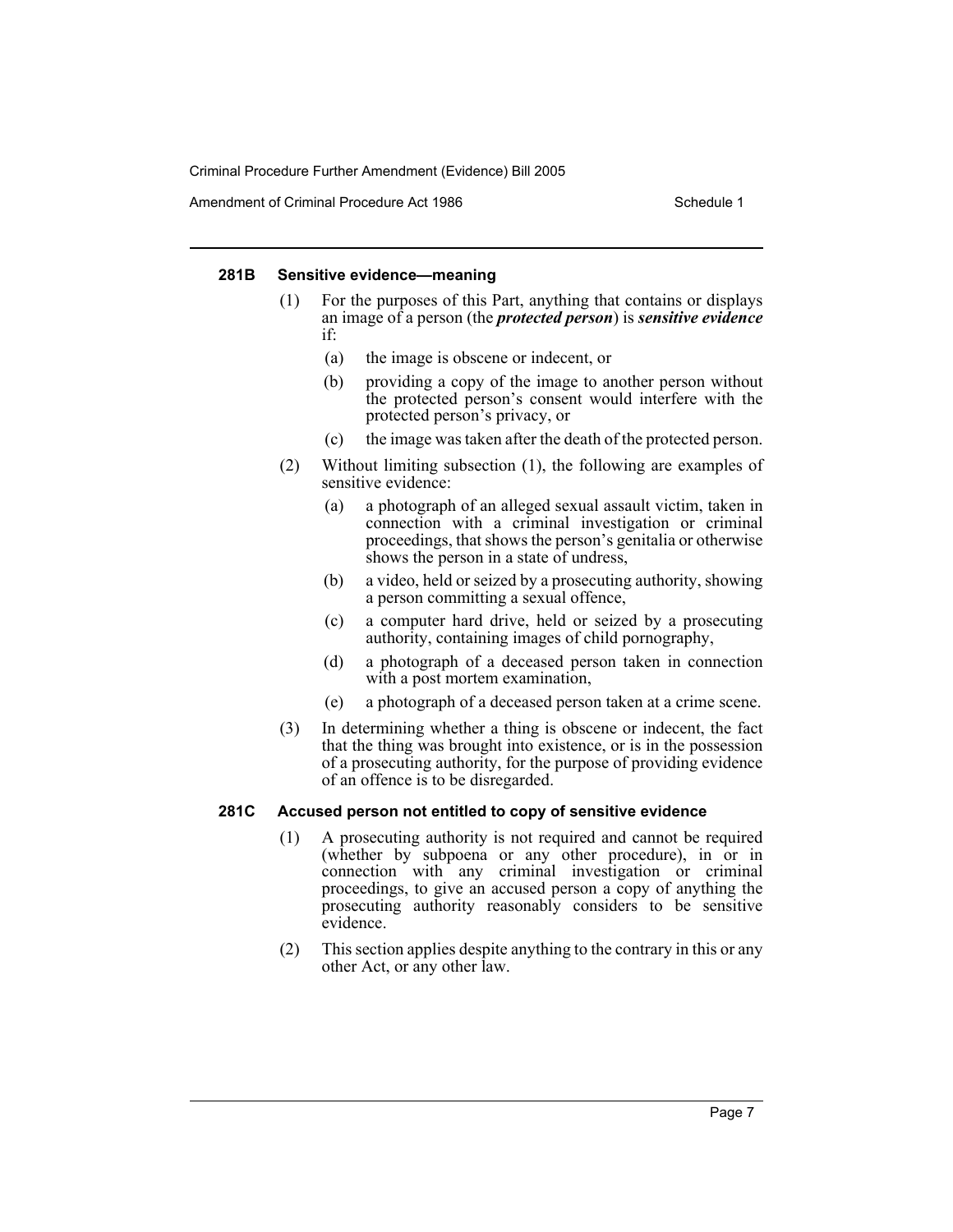Schedule 1 Amendment of Criminal Procedure Act 1986

### **281D Procedures for giving access to sensitive evidence to accused person**

- (1) If, but for this Part, a prosecuting authority would be required, in or in connection with any criminal investigation or criminal proceedings, to provide a copy of a thing to an accused person, and the prosecuting authority does not give a copy of the thing to the accused person as a result of this Part, the prosecuting authority must give the accused person a written notice (a *sensitive evidence notice*) that complies with this section.
- (2) The sensitive evidence notice must:
	- (a) describe the thing that the prosecuting authority considers to be sensitive evidence, and
	- (b) indicate that, as the prosecuting authority considers the thing to be sensitive evidence, the prosecuting authority is not required to give the accused person a copy of the thing, and
	- (c) indicate that the accused person will not be given a copy of the thing, and
	- (d) contain information to the effect that the accused person is entitled to view the thing at a place nominated by the prosecuting authority and under the supervision of the prosecuting authority, and
	- (e) set out the name and contact details of the person who is responsible for arranging such a viewing on behalf of the prosecuting authority.
- (3) After receiving a sensitive evidence notice, the accused person may give the prosecuting authority a written notice (an *access request notice*) that indicates that the accused person requires access to the thing.
- (4) The prosecuting authority must, as soon as practicable after receiving an access request notice, give the accused person, and any other person who has been engaged to assist with the accused person's case, reasonable access to the thing so as to enable them to view (but not copy) the thing. This may require access to be given on more than one occasion.
- (5) The prosecuting authority may require any such access to take place subject to such conditions as the prosecuting authority considers appropriate to ensure that there is no unauthorised reproduction or circulation of the thing and that the integrity of the thing is protected.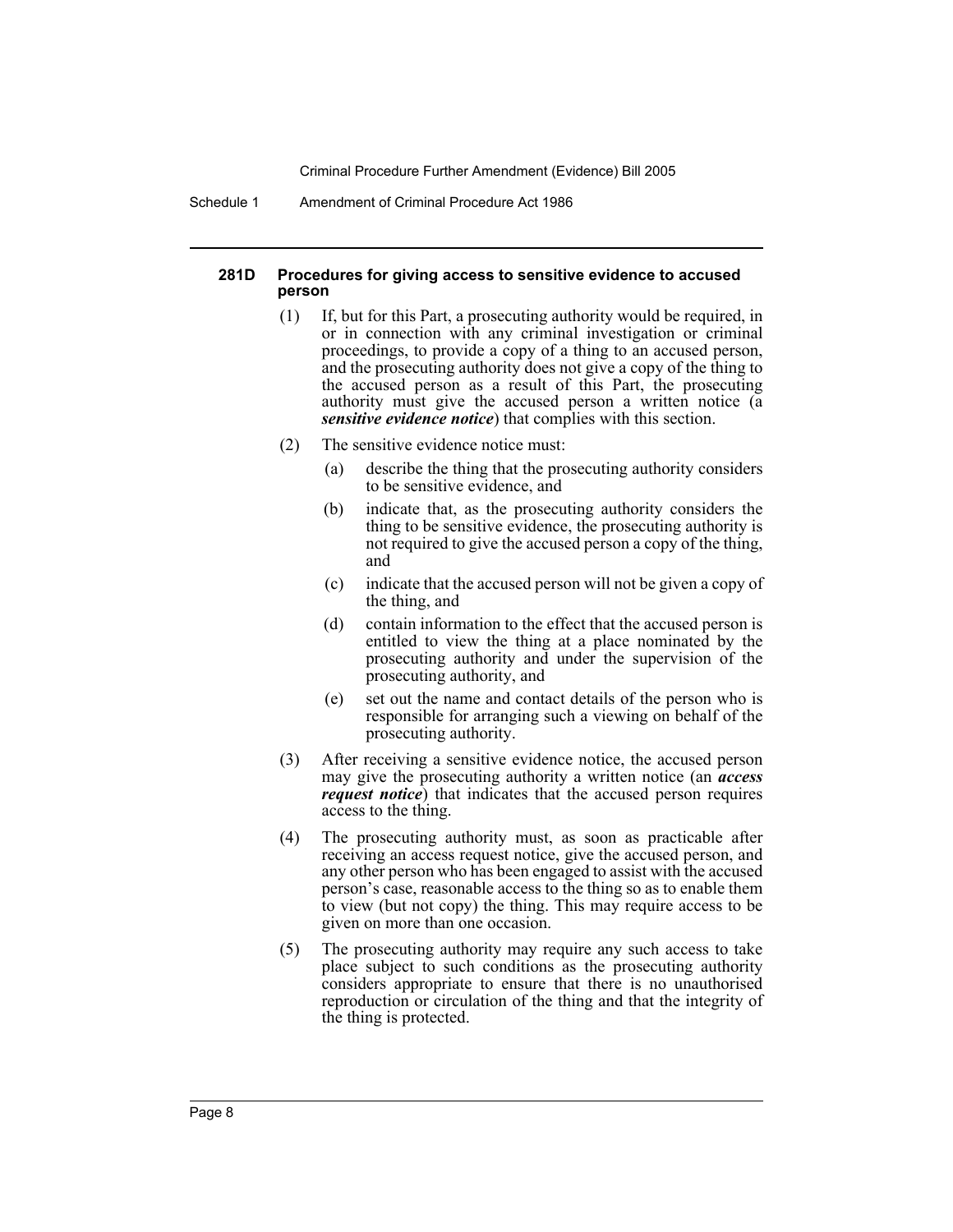Amendment of Criminal Procedure Act 1986 Schedule 1

- (6) Without limiting subsection (5), the prosecuting authority may require any such access to take place under the supervision of the prosecuting authority or a person assisting the prosecuting authority.
- (7) A person who is given access to a thing by a prosecuting authority under this section must not, without the authority of the prosecuting authority:
	- (a) copy, or permit a person to copy, the thing, or
	- (b) give the thing to another person, or
	- (c) remove the thing from the custody of the prosecuting authority.

Maximum penalty: 100 penalty units, or 2 years imprisonment, or both.

(8) The Attorney General may approve the form of any notice to be used for the purposes of this section.

#### **281E Prosecuting authority entitled to retain possession of sensitive evidence**

- (1) If during any criminal proceedings an accused person is given sensitive evidence, or a copy of sensitive evidence, by the prosecuting authority in the proceedings, the court must, on application by the prosecuting authority, direct the accused person to return the sensitive evidence or copy to the custody of the prosecuting authority at or before the end of each day during which the proceedings are heard.
- (2) At the completion of any criminal proceedings in which sensitive evidence is tendered by the prosecuting authority, or sensitive evidence given to the accused person by the prosecuting authority is tendered by the accused person, the court must, on application by the prosecuting authority, direct that the sensitive evidence, and any copies of the sensitive evidence made for the purposes of the proceedings, be returned to the custody of the prosecuting authority.

# **281F Improper copying or circulation of sensitive evidence**

- (1) A person who has possession of sensitive evidence that is prosecution evidence must not copy, or permit a person to copy, the sensitive evidence, or give possession of the sensitive evidence to another person, except:
	- (a) for the legitimate purposes of a criminal investigation or criminal proceedings, or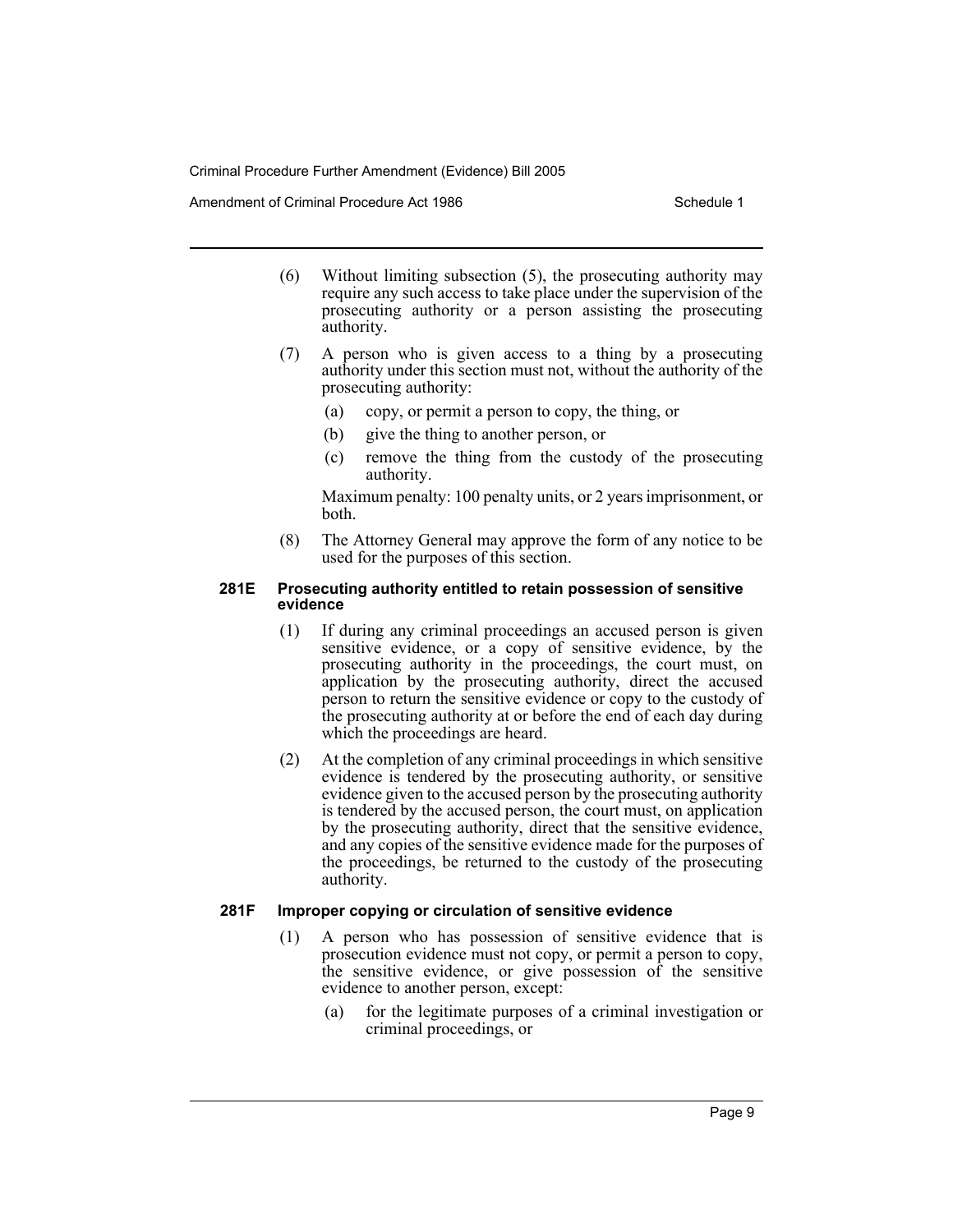Schedule 1 Amendment of Criminal Procedure Act 1986

(b) if the person is a public official, in the proper exercise of the person's public official functions (including any functions relating to education or training).

Maximum penalty: 100 penalty units, or 2 years imprisonment, or both.

- (2) For the purposes of this section, any sensitive evidence in the possession of a person is *prosecution evidence* if:
	- (a) the person was given possession of the sensitive evidence by a prosecuting authority in or in connection with a criminal investigation or criminal proceedings, or
	- (b) the person is a public official who created, or obtained possession of, the sensitive evidence in the exercise of, or as a result of an opportunity that arose in the exercise of, public official functions in or in connection with a criminal investigation or criminal proceedings.
- (3) In this section:

*public official* has the same meaning as in the *Independent Commission Against Corruption Act 1988*.

#### **[6] Sections 290 and 290A**

Omit section 290. Insert instead:

# **290 Application**

- (1) This Division applies to proceedings in respect of a prescribed sexual offence, including committal proceedings.
- (2) This Division applies to proceedings in which a person stands charged with a prescribed sexual offence, whether the person stands charged with that offence alone or together with any other offence (as an alternative or additional count) and whether or not the person is liable, on the charge, to be found guilty of any other offence.

#### **290A Definitions**

In this Division:

*accused person*, in relation to any proceedings, means the person who stands, or any of the persons who stand, charged in those proceedings with a prescribed sexual offence.

*complainant*, in relation to any proceedings, means the person, or any of the persons, against whom a prescribed sexual offence with which the accused person stands charged in those proceedings is alleged to have been committed, and includes: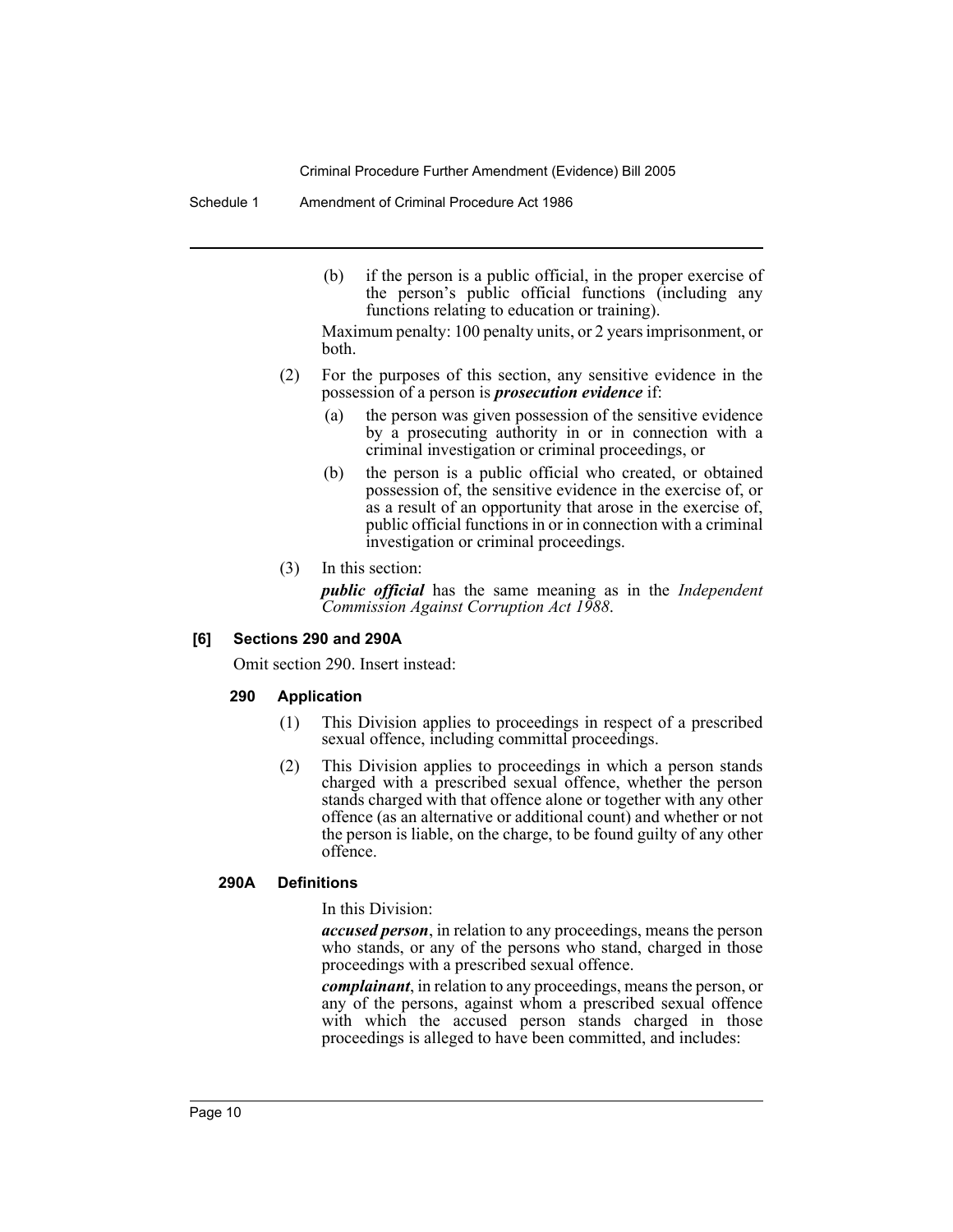Amendment of Criminal Procedure Act 1986 Schedule 1

- (a) in relation to an offence under section 80E of the *Crimes Act 1900*, the person who is alleged to have been the subject of sexual servitude, and
- (b) in relation to an offence under section 91D, 91E or 91F of the *Crimes Act 1900*, the person under the age of 18 years who is alleged to have participated in an act of child prostitution, and
- (c) in relation to an offence under section 91G of the *Crimes Act 1900*, the person under the age of 18 years who is alleged to have been used for pornographic purposes.

# **[7] Sections 291–291B**

Omit section 291. Insert instead:

### **291 Proceedings must be held in camera when complainant gives evidence**

- (1) Any part of any proceedings in respect of a prescribed sexual offence in which evidence is given by a complainant is to be held in camera, unless the court otherwise directs.
- (2) This section applies even if the complainant gives evidence by means of closed-circuit television or other technology or under any alternative arrangements available to the complainant under section 294B or under the *Evidence (Children) Act 1997*.
- (3) The court may direct that the part of proceedings in which evidence is given by the complainant be held in open court only at the request of a party to the proceedings and only if the court is satisfied that:
	- (a) special reasons in the interests of justice require the part of the proceedings to be held in open court, or
	- (b) the complainant consents to giving his or her evidence in open court.
- (4) The principle that proceedings for an offence should generally be open or public in nature, or that justice should be seen to be done, does not of itself constitute special reasons in the interests of justice requiring the part of the proceedings to be held in open court.
- (5) If the court directs that the part of the proceedings in which evidence is given by the complainant be held in open court, that does not affect the entitlement of the complainant to give evidence in the manner provided for by section 294B or by the *Evidence (Children) Act 1997*.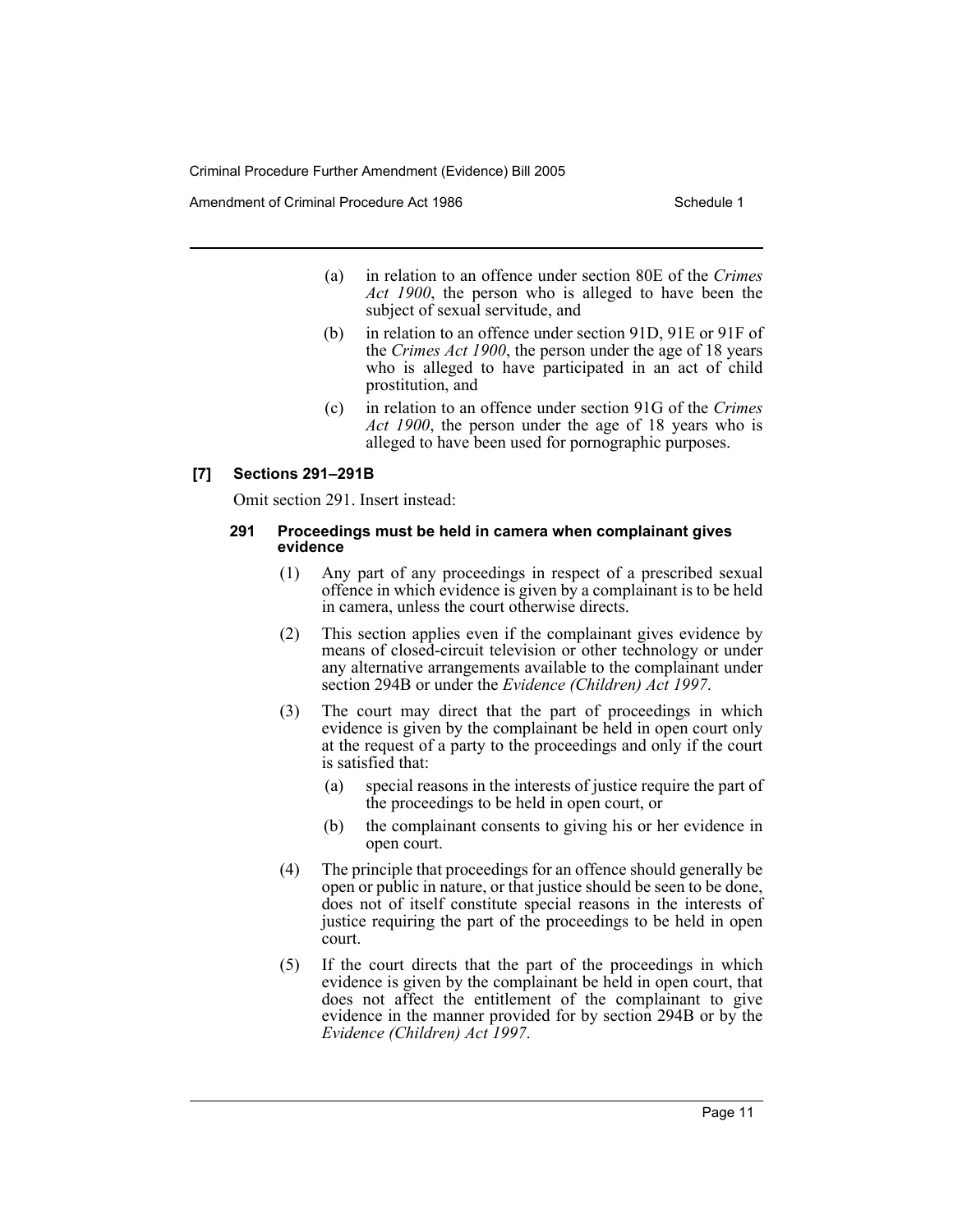Schedule 1 Amendment of Criminal Procedure Act 1986

- (6) If the proceedings are proceedings in which a record of the original evidence of the complainant is tendered by the prosecutor under Division 3, this section does not require the record to be tendered in camera or, if the record is an audio visual or audio recording, heard by the court in camera.
- (7) This section does not affect the entitlement of a complainant to have a person or persons present when giving evidence under section 294C.

#### **291A Other parts of proceedings may be heard in camera**

- (1) The court may direct that any other part of any proceedings in respect of a prescribed sexual offence, or the entire proceedings, be held in camera.
- (2) The court may make a direction under this section on its own motion or at the request of any party to the proceedings.
- (3) In determining whether to make a direction under this section, the court is to consider the following matters:
	- (a) the need of the complainant to have any person excluded from those proceedings,
	- (b) the need of the complainant to have any person present in those proceedings,
	- (c) the interests of justice,
	- (d) any other matter that the court thinks relevant.
- (4) The requirement under section 291 that any part of the proceedings in which evidence is given by a complainant be held in camera unless the court otherwise directs still applies whether or not a direction is made under this section.
- (5) If the court makes a direction under this section, it may (either absolutely or subject to conditions) exempt any person from that direction to the extent necessary to allow that person to be present as a support for a person giving evidence or for any other purpose that the court thinks fit.
- (6) This section does not affect:
	- (a) the entitlement of a complainant to have a person or persons present when giving evidence under section 294C, or
	- (b) the entitlement of a child to have a person present when giving evidence under section 27 of the *Evidence (Children) Act 1997*.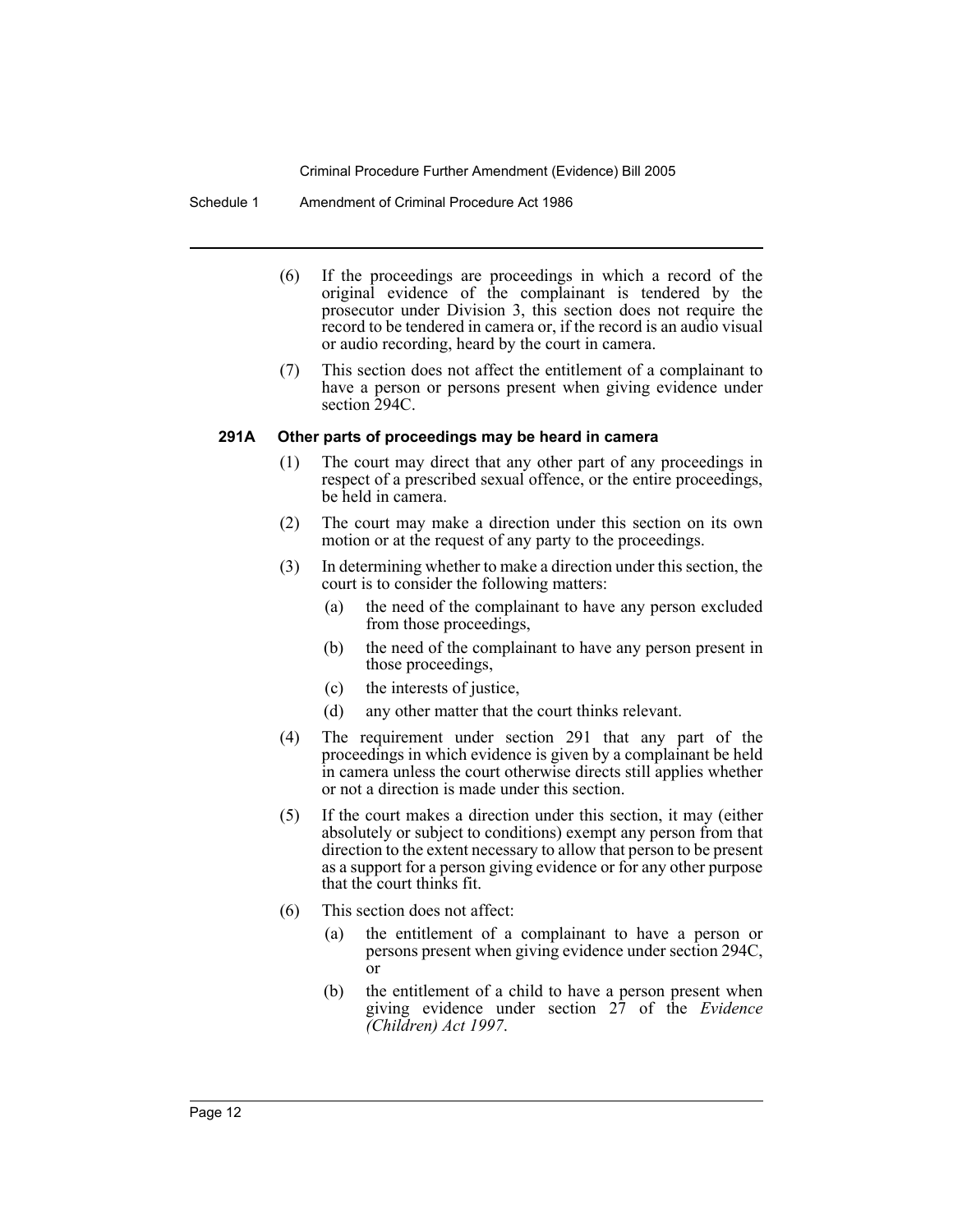Amendment of Criminal Procedure Act 1986 Schedule 1

### **291B Incest offence proceedings to be held entirely in camera**

- (1) Any proceedings in respect of an offence under section 78A or 78B of the *Crimes Act 1900* are to be held entirely in camera, despite any other provision of this Division.
- (2) The court may (either absolutely or subject to conditions) exempt any person from the requirement that the proceedings be held in camera to the extent necessary to allow that person to be present as a support for a person giving evidence or for any other purpose that the court thinks fit.
- (3) This section does not affect:
	- (a) the entitlement of a complainant to have a person or persons present when giving evidence under section 294C, or
	- (b) the entitlement of a child to have a person present when giving evidence under section 27 of the *Evidence (Children) Act 1997*.

# **291C Media access to proceedings held in camera**

- (1) If a complainant gives evidence in proceedings in respect of a prescribed sexual offence from a place other than the courtroom by means of closed-circuit television facilities or other technology that enables communication between that place and the courtroom (whether under section 294B or the *Evidence (Children) Act 1997*), and the proceedings, or the part of the proceedings concerned, are held in camera under this Division, a media representative may, unless the court otherwise directs, enter or remain in the courtroom while the evidence is given from that other place. This subsection does not apply to proceedings in respect of an offence under section 78A or 78B of the *Crimes Act 1900*.
- (2) The fact that proceedings in respect of a prescribed sexual offence, or any part of such proceedings, are held in camera under this Division does not prevent the court from making such arrangements as the court considers reasonably practicable to allow media representatives to view or hear the evidence while it is given, or to view or hear a record of that evidence, as long as the media representatives are not present in the courtroom or other place where the evidence is given during the in camera proceedings.

**Note.** For example, the court may permit media representatives to view the proceedings from a place other than the courtroom by means of closed-circuit television facilities.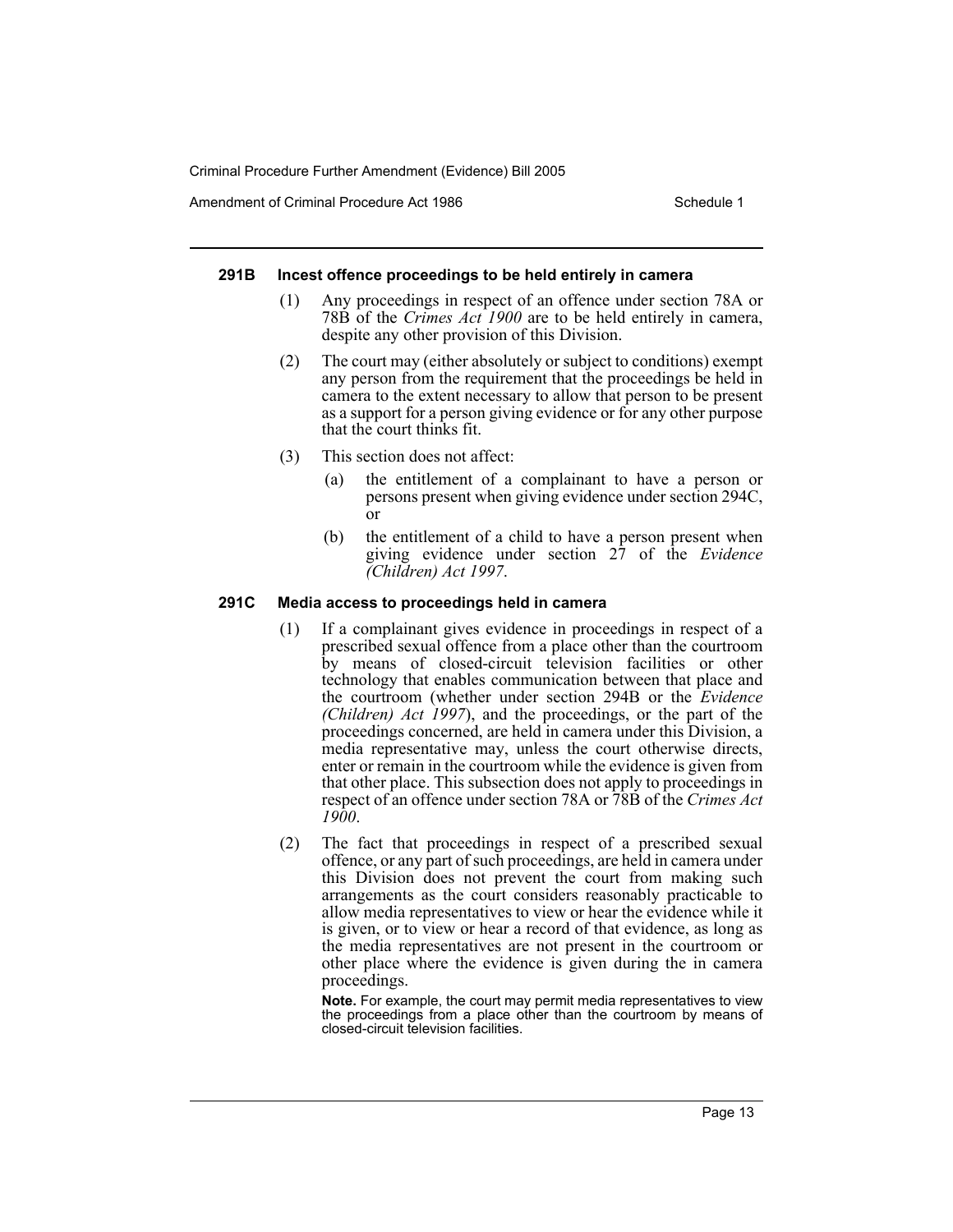Schedule 1 Amendment of Criminal Procedure Act 1986

(3) In this section:

*media representative*, in relation to any proceedings, means a person engaged in preparing a report of the proceedings for dissemination through a public news medium.

# **[8] Section 292 Publication of evidence may be forbidden in certain cases**

Omit "against a person for an offence to which this Division applies" from section  $292$  (1).

Insert instead "against a person for a prescribed sexual offence".

# **[9] Section 292 (2)**

Insert "(or his or her counsel, if any)" after "accused person".

# **[10] Section 293 Admissibility of evidence relating to sexual experience**

Omit section 293 (1). Insert instead:

(1) This section applies to proceedings in respect of a prescribed sexual offence.

### **[11] Section 293 (9)**

Omit the subsection.

#### **[12] Section 294A Arrangements for complainant in prescribed sexual offence proceedings giving evidence when accused person is unrepresented**

Omit "sexual offence proceedings" from section 294A (1).

Insert instead "proceedings in respect of a prescribed sexual offence".

# **[13] Section 294A (9)**

Omit the subsection.

# **[14] Section 294B Giving of evidence by complainant in prescribed sexual offence proceedings—alternative arrangements**

Omit section 294B (1). Insert instead:

(1) This section applies to evidence given in proceedings (including a new trial) in respect of a prescribed sexual offence.

# **[15] Section 294B (3)**

Omit the subsection. Insert instead:

(3) A complainant who gives evidence to which this section applies is entitled (but may choose not):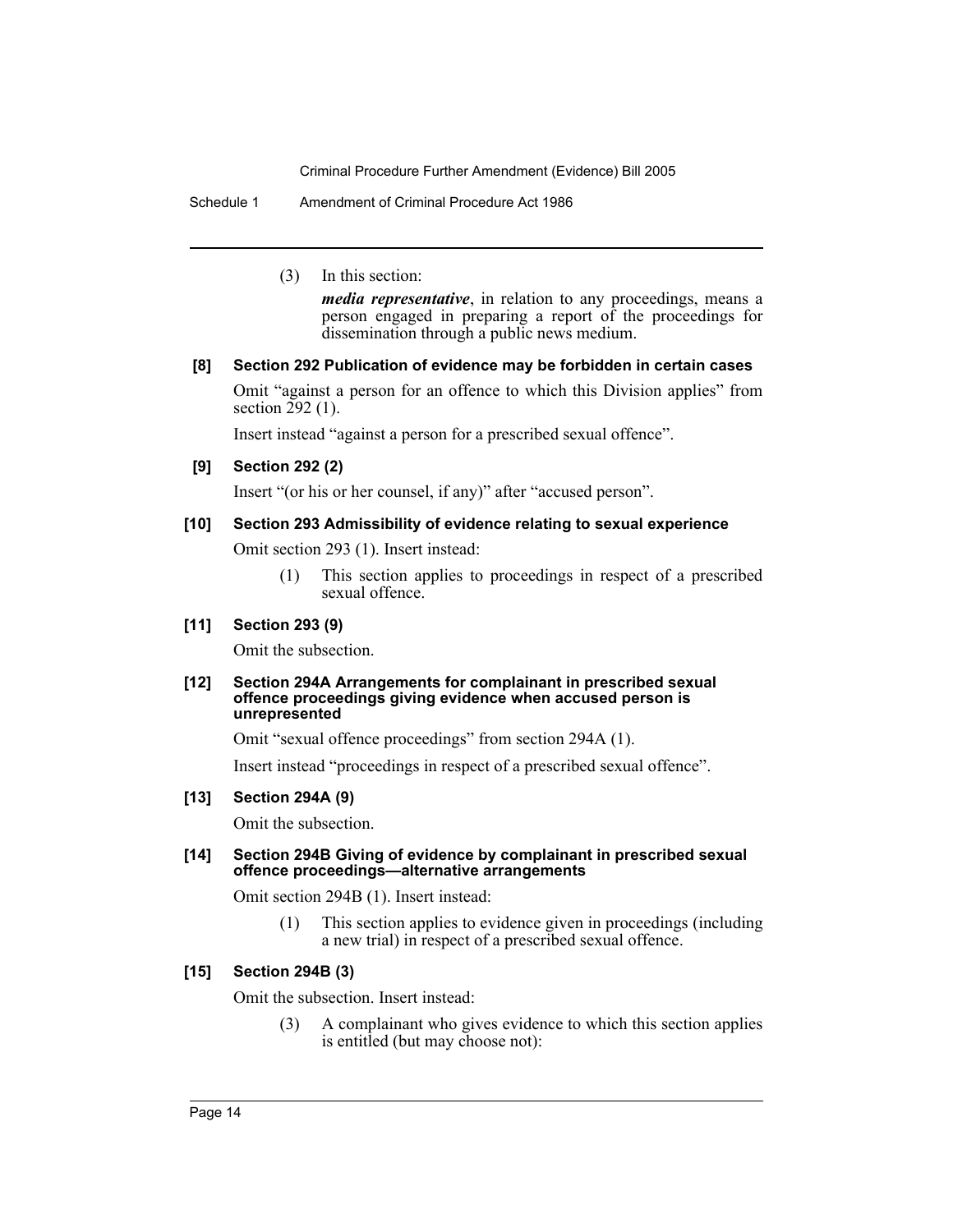Amendment of Criminal Procedure Act 1986 Schedule 1

- (a) to give that evidence from a place other than the courtroom by means of closed-circuit television facilities or other technology that enables communication between that place and the courtroom, or
- (b) to give that evidence by use of alternative arrangements made to restrict contact (including visual contact) between the complainant and the accused person or any other person or persons in the courtroom, including the following:
	- (i) use of screens,
	- (ii) planned seating arrangements for people who have an interest in the proceedings (including the level at which they are seated and the people in the complainant's line of vision).
- **[16] Section 294B (7) (b)**

Insert "person" after "accused".

**[17] Section 294B (11)**

Omit the subsection.

**[18] Section 294C**

Insert after section 294B:

#### **294C Complainant entitled to have support person or persons present when giving evidence**

- (1) A complainant is entitled to have a person or persons chosen by the complainant present near the complainant, and within the complainant's sight, when the complainant is giving evidence in proceedings in respect of a prescribed sexual offence.
- (2) The entitlement applies:
	- (a) even if the complainant gives evidence by means of closed-circuit television or other technology or under any alternative arrangements available to the complainant under section 294B or the *Evidence (Children) Act 1997*, and
	- (b) even if the proceedings, or the part of the proceedings in which the complainant gives evidence, are held in camera.
- (3) Without limiting the entitlement of a complainant under this section, the person or persons chosen by the complainant to be with the complainant when he or she gives evidence may include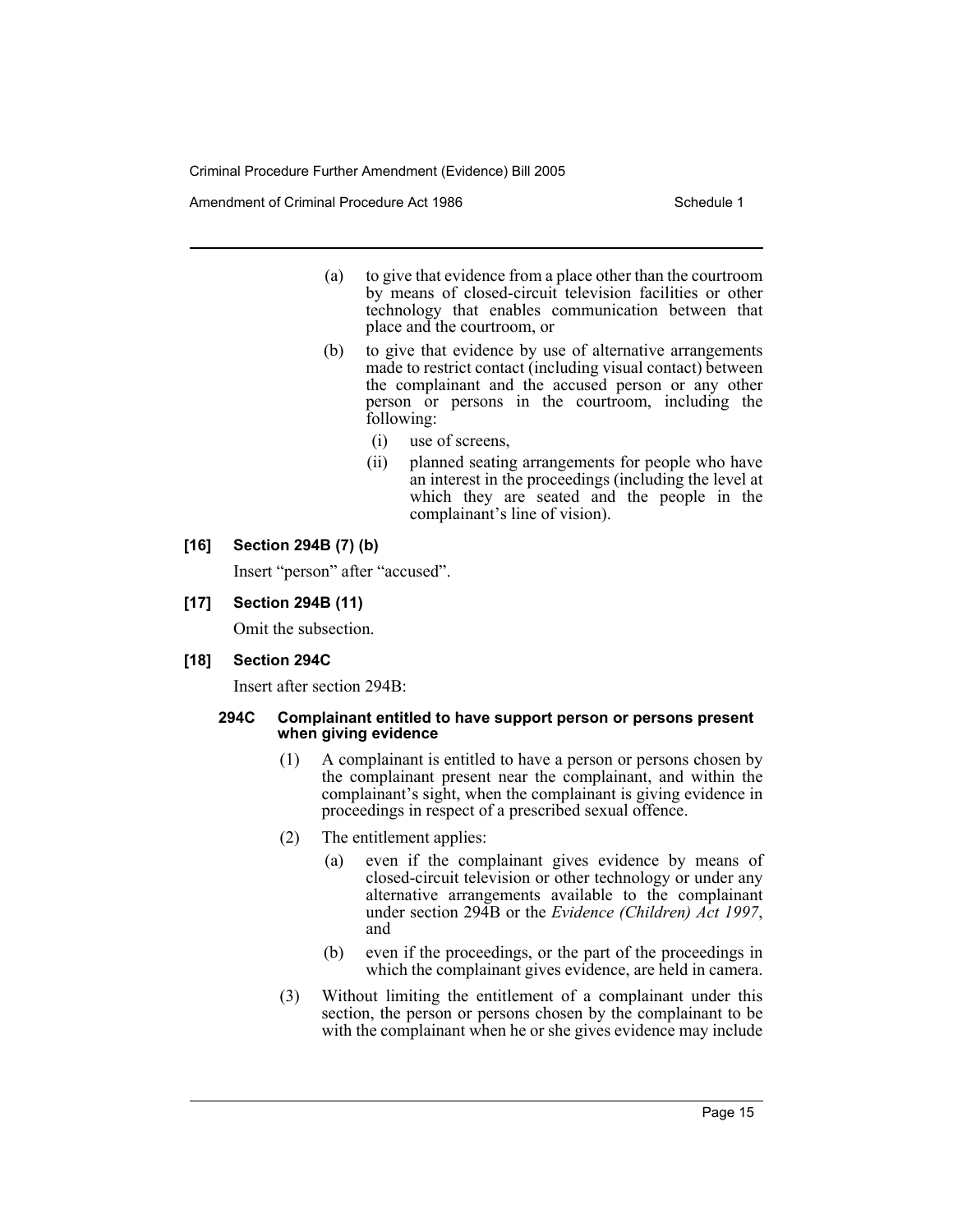Schedule 1 Amendment of Criminal Procedure Act 1986

a parent, guardian, relative, friend or support person of the complainant, or a person assisting the complainant in a professional capacity.

- (4) An accused person is not entitled to object to the suitability of the person or persons chosen by a complainant to be with the complainant when giving evidence, and the court is not to disallow the complainant's choice of person or persons on its own motion, unless the complainant's choice is likely to prejudice the accused person's right to a fair trial (for example, because the person chosen by the complainant is a witness or potential witness in the proceedings).
- (5) During any part of the proceedings in which the complainant gives evidence, the person or persons chosen by the complainant to be present when the complainant gives evidence are taken to be exempt from any requirement or direction under this Division that requires the proceedings, or the part of the proceedings concerned, to be held in camera.
- (6) This section applies to a complainant giving evidence in proceedings in respect of a prescribed sexual offence regardless of the complainant's age. If the complainant is under the age of 16 years when the evidence is given, section 27 of the *Evidence (Children) Act 1997* does not apply.

**Note.** This section applies to proceedings before the Children's Court because of section 27 of the *Children (Criminal Proceedings) Act 1987*.

# **[19] Section 295 Interpretation**

Omit "In this Part" from section 295 (1). Insert instead "In this Division".

# **[20] Section 295 (1), definition of "sexual assault offence"**

Omit paragraph (a). Insert instead:

- (a) a prescribed sexual offence, or
- **[21] Section 306A Definitions (as inserted by the Criminal Procedure Amendment (Evidence) Act 2005)**

Insert "prescribed" before "sexual offence" in the definition of *accused person*.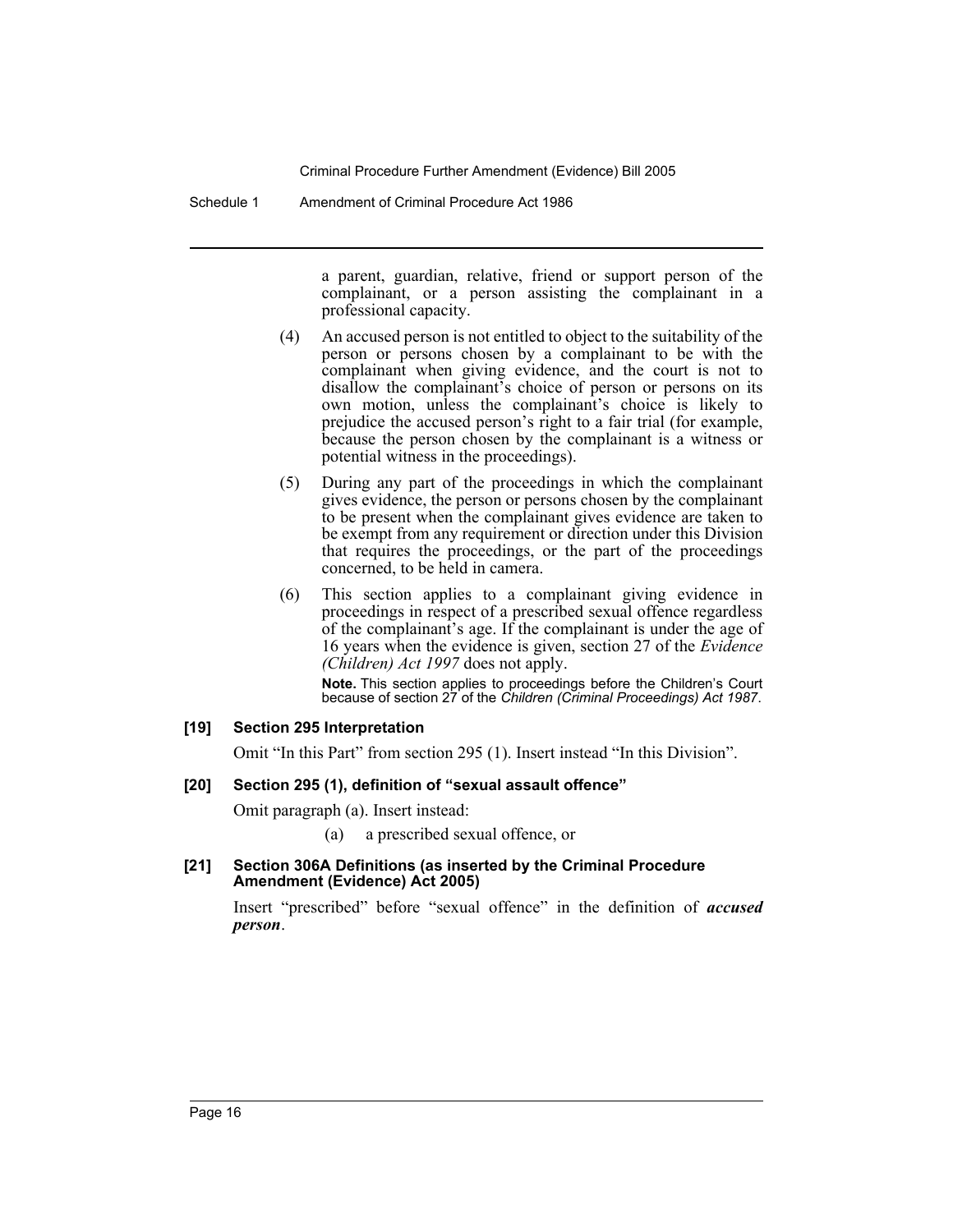Amendment of Criminal Procedure Act 1986 Schedule 1

#### **[22] Section 306A, definition of "complainant" (as inserted by the Criminal Procedure Amendment (Evidence) Act 2005)**

Omit the definition. Insert instead:

*complainant*, in relation to any proceedings, means the person, or any of the persons, against whom a prescribed sexual offence with which the accused person stands charged in those proceedings is alleged to have been committed, and includes:

- (a) in relation to an offence under section 80E of the *Crimes Act 1900*, the person who is alleged to have been the subject of sexual servitude, and
- (b) in relation to an offence under section 91D, 91E or 91F of the *Crimes Act 1900*, the person under the age of 18 years who is alleged to have participated in an act of child prostitution, and
- (c) in relation to an offence under section 91G of the *Crimes Act 1900*, the person under the age of 18 years who is alleged to have been used for pornographic purposes.

#### **[23] Section 306A, definition of "sexual offence" (as inserted by the Criminal Procedure Amendment (Evidence) Act 2005)**

Omit the definition.

#### **[24] Section 306B Admission of evidence of complainant in new trial proceedings (as inserted by the Criminal Procedure Amendment (Evidence) Act 2005)**

Insert "prescribed" before "sexual offence" wherever occurring in section 306B (1) and (8).

#### **[25] Section 314 Media access to court documents**

Omit ", a suppression order or are held in closed court" from section 314  $(4)$  (a).

Insert instead "or a suppression order".

#### **[26] Schedule 2 Savings, transitional and other provisions**

Insert at the end of clause 1 (1):

*Criminal Procedure Further Amendment (Evidence) Act 2005*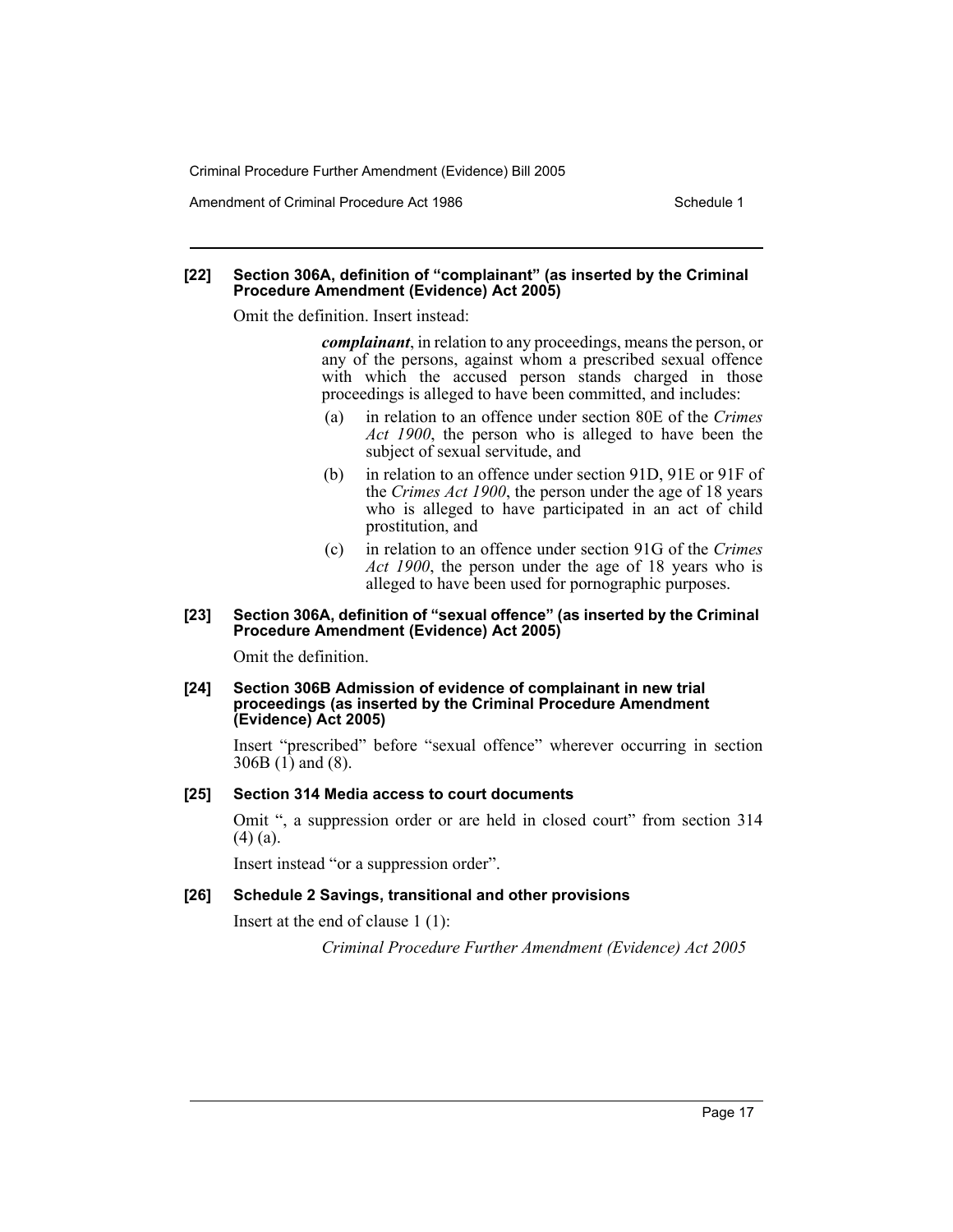Schedule 1 Amendment of Criminal Procedure Act 1986

# **[27] Schedule 2, Part 8**

Insert after Part 7:

# **Part 8 Provisions consequent on enactment of Criminal Procedure Further Amendment (Evidence) Act 2005**

# **40 Definition**

In this Part:

*amending Act* means the *Criminal Procedure Further Amendment (Evidence) Act 2005*.

#### **41 Extension of definition of "prescribed sexual offence"**

(1) The amendments made by the amending Act to the definitions of *prescribed sexual offence* in section 3 (1), *child sexual assault offence* in section 91 and *sexual assault offence* in section 295 extend to proceedings in respect of an offence, and to civil proceedings (insofar as the amendments are relevant to civil proceedings), that were instituted or partly heard before the commencement of the amendments.

**Note.** Division 1B of Part 3.10 of Chapter 3 of the *Evidence Act 1995* applies the definition of *sexual assault offence* in section 295 to certain civil proceedings.

- (2) Subclause (1) does not affect the admissibility of any evidence admitted in proceedings before the commencement of those amendments or otherwise affect the validity of anything done, or omitted to be done, before that commencement.
- (3) In particular, the application, as a result of an amendment referred to in subclause  $(1)$ , of section 91 $(8)$  or 93 to proceedings to which it did not apply before the commencement of Schedule 1 [1] to the amending Act does not affect the validity of any direction given under section 91 before that commencement. However if, as a result of an amendment referred to in subclause (1), section 91 (8) or 93 applies in respect of a person directed to attend committal proceedings, and the person has not yet attended, the Magistrate must, on application by the prosecutor, revoke the direction.
- (4) The amendments made to Division 3 of Part 5 of Chapter 6 by the amending Act extend to proceedings for a new trial ordered before the commencement of the amendments, including new trial proceedings that have been instituted or partly heard.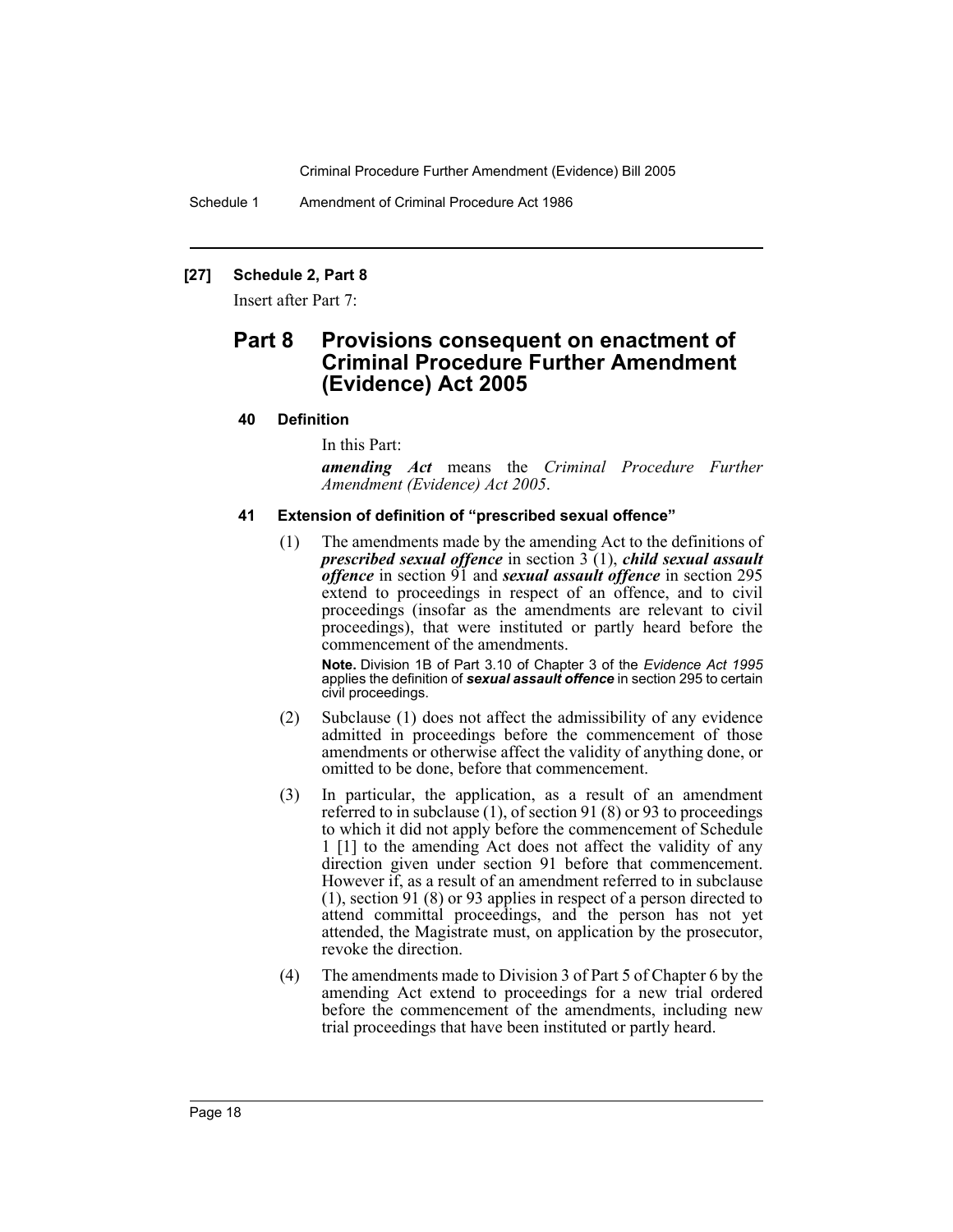# **42 Improper questions**

- (1) Section 275A, as inserted by the amending Act, extends to proceedings instituted or partly heard before the commencement of that section.
- (2) However, that section does not affect the admissibility of any evidence admitted in any proceedings before that any proceedings before that commencement or otherwise affect the validity of anything done, or omitted to be done, before that commencement.

# **43 Sensitive evidence**

Part 2A of Chapter 6, as inserted by the amending Act, extends to a criminal investigation instituted, or criminal proceedings instituted or partly heard, before the commencement of that Part.

# **44 Evidence of complainant to be given in camera**

- (1) New section 291, and sections 291A, 291B and 291C as inserted by the amending Act, extend to proceedings instituted or partly heard before the commencement of new section 291, subject to this clause.
- (2) The replacement of former section 291 by the amending Act does not affect the validity of any direction made under that section before the replacement of that section that requires the proceedings to be held partly or entirely in camera.
- (3) However, unless the court has already directed under former section 291 that the evidence of the complainant be given in camera, new section 291 applies in respect of any evidence given by the complainant after the commencement of new section 291. That is, such evidence must be given in camera unless the court otherwise directs under new section 291.
- (4) In this clause:

*former section 291* means section 291, as in force before its replacement by the amending Act.

*new section 291* means section 291, as inserted by the amending Act.

# **45 Other amendments relating to giving of evidence by complainant**

The amendments made by the amending Act to section 294B and section 294C, as inserted by the amending Act, extend to proceedings instituted or partly heard before the commencement of those amendments.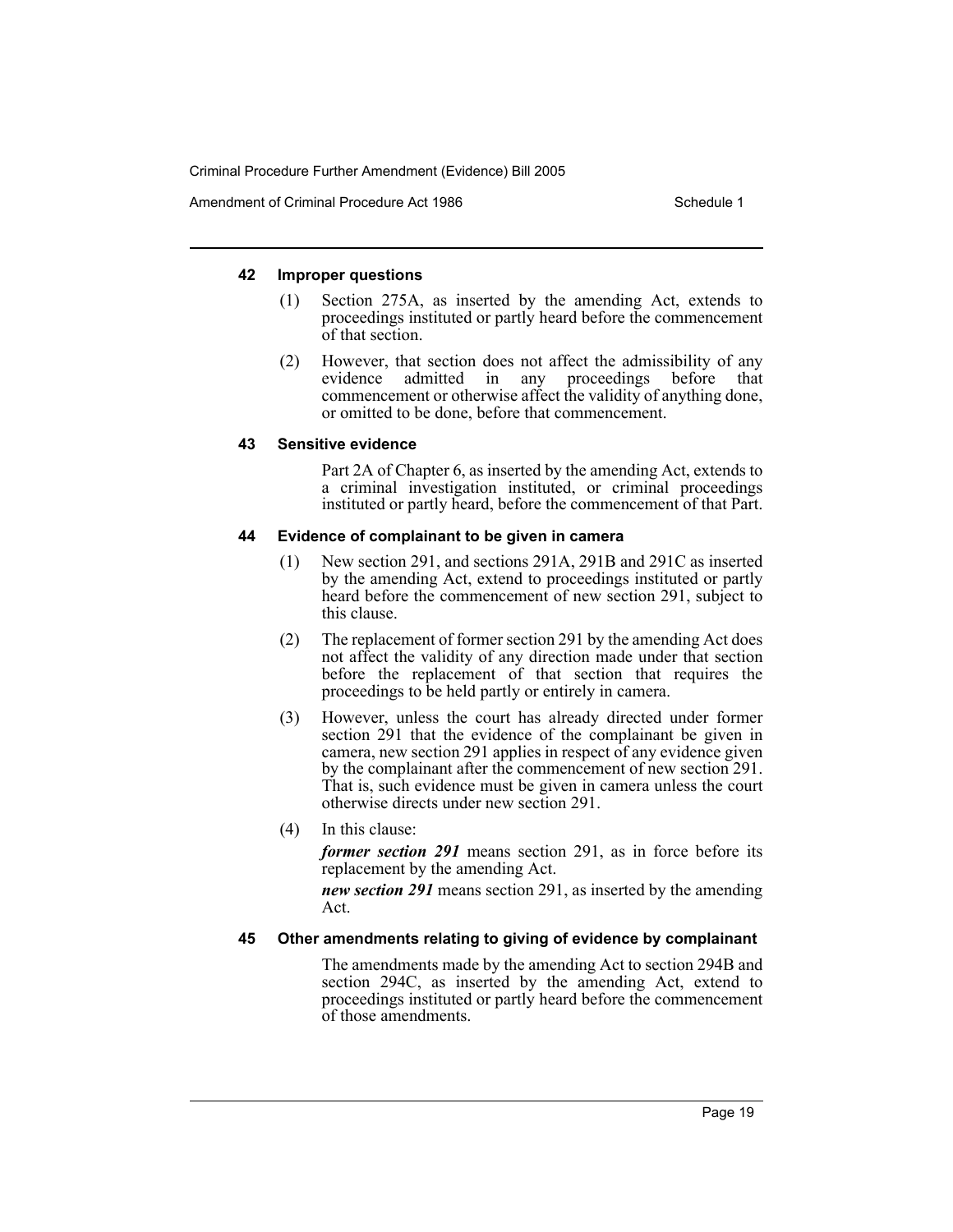Schedule 2 Amendment of other Acts

# <span id="page-20-0"></span>**Schedule 2 Amendment of other Acts**

(Section 4)

# **2.1 Children (Criminal Proceedings) Act 1987 No 55**

#### **Section 10 Exclusion of general public from criminal proceedings**

Insert after section 10 (3):

- (3A) Despite anything to the contrary in this Act, if criminal proceedings to which a child is a party are proceedings for a prescribed sexual offence (within the meaning of the *Criminal Procedure Act 1986*):
	- (a) sections 291, 291A, 291B, 291C and 294C of that Act apply in respect of the proceedings, and
	- (b) subsections (1) and (2) of this section do not apply in respect of any part of the proceedings held in camera under section 291, 291A or 291B of that Act, and
	- (c) a person or persons whom a complainant is entitled to have present near the complainant when giving evidence (under section 294C of that Act) cannot be excluded from, or directed to leave, the place where the proceedings are heard under this section (whether or not the proceedings are held in camera).

**Note.** Sections 291, 291A and 291B of the *Criminal Procedure Act 1986* require certain proceedings, or parts of proceedings, for a prescribed sexual offence to be held in camera. The general rule is that any part of a proceeding in which evidence is given by the complainant must be held in camera (unless the court otherwise directs), and other parts of the proceedings may also be held in camera. The complainant is entitled to have one or more persons chosen by the complainant to be near the complainant when giving evidence under section 294C of that Act.

# **2.2 Crimes Act 1900 No 40**

#### **Section 578A Prohibition of publication identifying victims of certain sexual offences**

Omit the definition of *complainant* from section 578A (1). Insert instead:

*complainant* has the same meaning as in Division 1 of Part 5 of Chapter 6 of the *Criminal Procedure Act 1986*.